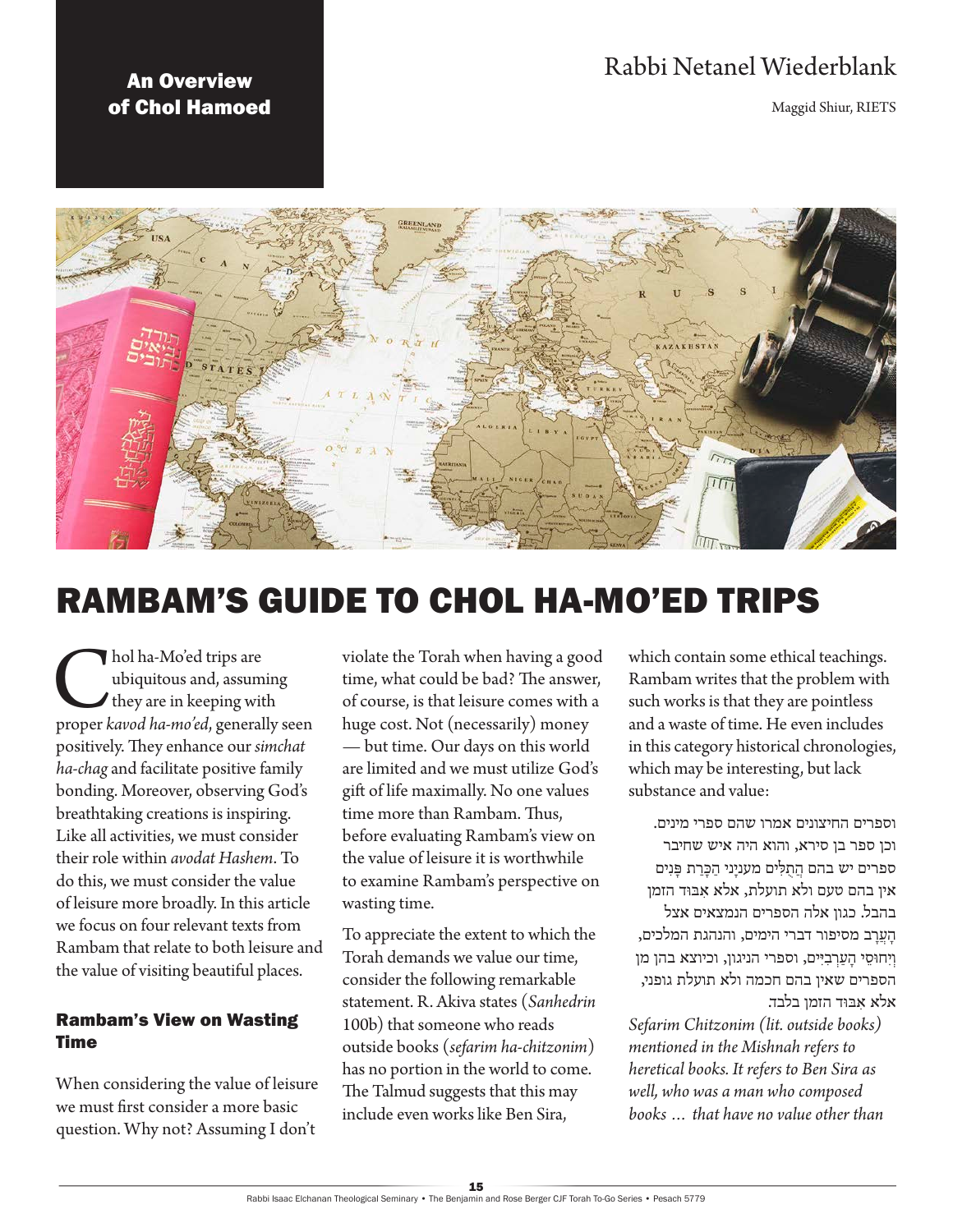*wasting time with nothingness, like the Arabic books of chronicle, kingly etiquette, and genealogy, as well as books of music and the like that have no wisdom and no bodily value, only a waste of time.*

**Rambam, Introduction to Perek Chelek**

Of course, Rambam does not believe that loss of *Olam Ha-Ba* is an appropriate punishment for wasting time. In a formal sense, wasting time is not an egregious sin. Rather, someone who does not value his or her time lacks the basic values necessary to experience *Olam Ha-Ba*. 1 If we appreciate that we are here to fulfil a higher calling, that there is more to life than pleasure, then we will seek to use our life productively. On the other hand, those who fritter away their days engaged in inane activities demonstrate that they lack an appreciation of why they are here. If they do not value their life here, they forfeit their chance at eternity.

Rambam's aversion to wasting time also can be gleaned from his explanation of why gamblers are disqualified as witnesses. He writes that gaming is a waste of time; a person should dedicate all of his resources to making the world a better place or himself a better person. Gambling does neither of these.<sup>2</sup> Also, consider his comments in the third chapter of *Hilchot Teshuva*, where he

writes that the purpose of shofar is to wake people up from wasting their time:

אלו השוכחים את האמת בהבלי הזמן, ושוגים כל שנתם בהבל וריק אשר לא יועיל ולא יציל. *Those who forget the truth [caught up] in wasting time, who spend their year in frivolity and vanity which does not help or provide salvation.*

Note that he does not focus on sin as much as failure to efficiently use our brief span on this world.

As we shall see, however, none of this necessarily implies that Rambam would oppose leisure trips. On the contrary, they may constitute a magnificent mitzvah. What the above sources do indicate is that we must justify the religious value of our trips. If they are constructive, then they become a mitzvah. As Rambam famously explains, we can serve God in all that we do. With proper intent, even mundane acts, such as eating, drinking, working, and exercising, constitute divine service of the highest order.3 In this vein, we consider how Chol ha-Mo'ed trips, far from being a waste of time, can potentially accomplish great things.

#### Love and Fear of God

Achieving a powerful emotional connection to a Being we cannot see, hear, or touch can prove challenging.

Rambam describes various ways in which a person falls in love with God. One of them involves being overwhelmed by the magnificent universe:

והיאך היא הדרך לאהבתו ויראתו, בשעה שיתבונן האדם במעשיו וברואיו הנפלאים הגדולים ויראה מהן חכמתו שאין לה ערך ולא קץ מיד הוא אוהב ומשבח ומפאר ומתאוה תאוה גדולה לידע השם הגדול כמו שאמר דוד צמאה נפשי לאלקים לא-ל חי, וכשמחשב בדברים האלו עצמן מיד הוא נרתע לאחוריו ויפחד ויודע שהוא בריה קטנה שפלה אפלה עומדת בדעת קלה מעוטה לפני תמים דעות, כמו שאמר דוד כי אראה שמיך מעשה אצבעותיך וגו' מה אנוש כי תזכרנו וגו', ולפי הדברים האלו אני מבאר כללים גדולים ממעשה רבון העולמים כדי שיהיו פתח למבין לאהוב את השם, כמו שאמרו חכמים בענין אהבה שמתוך כך אתה מכיר את מי שאמר והיה העולם.

*What is the way to cultivate love and fear God? When one contemplates the great wonders of God's works and creations and sees that they are a product of a wisdom that has no bounds or limits, he immediately will love, laud, and glorify [God]. He will yearn with an immense passion to know God, like [King] David said, "My soul thirsts for God, for the living God" (Tehillim 42:3). And when one thinks about these matters, he immediately will feel a great fear and trepidation. He will know that he is a low and insignificant creation with hardly an iota of intelligence compared to that of God. Like [King] David* 

Visiting the Grand Canyon is not inherently valuable, but it can be a life-altering experience. When visiting extraordinary places we must allow ourselves to become overwhelmed so that, like David, the experience transforms us.

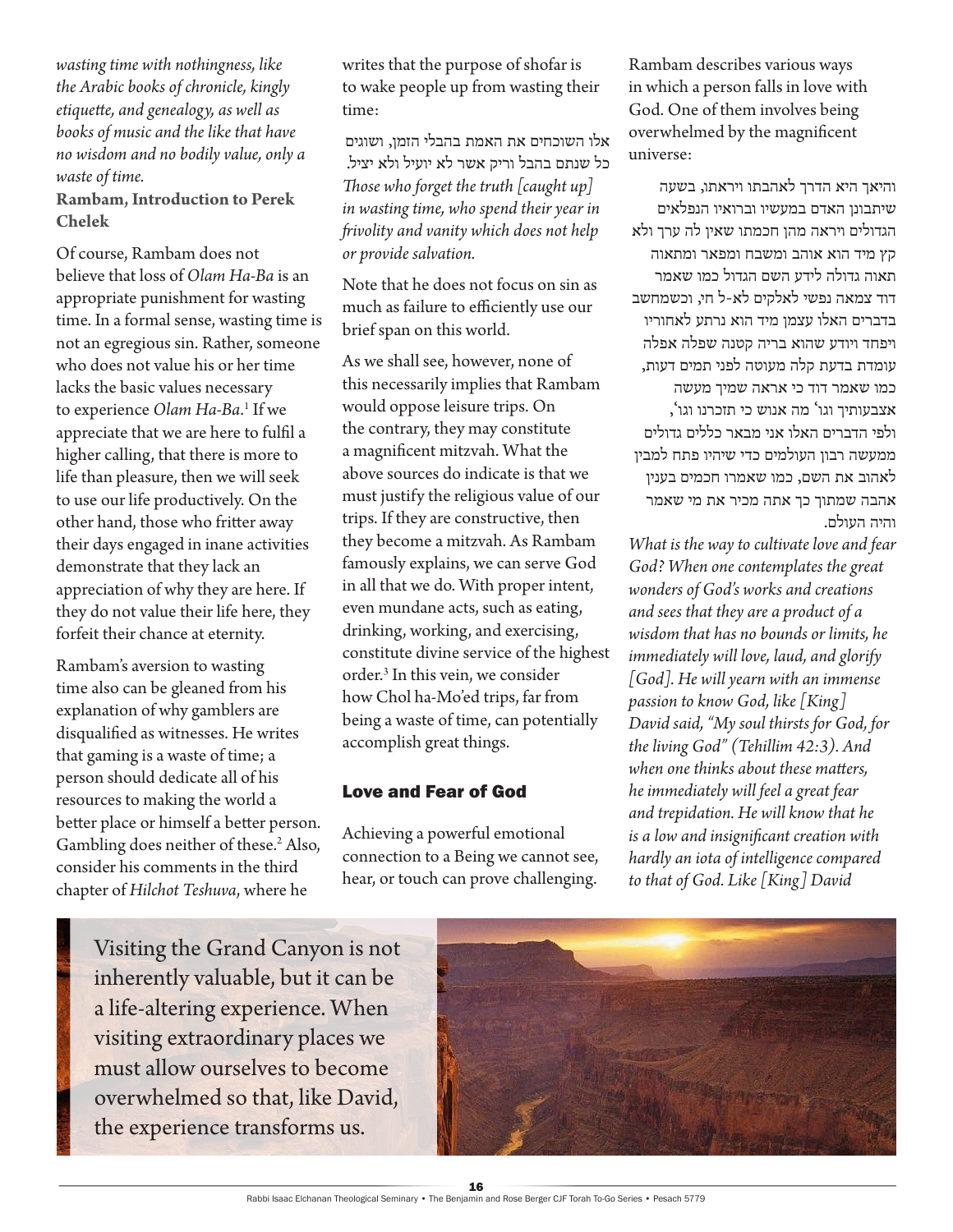*said, "When I observe Your heavens, the work of Your fingers ... what is man that You are heedful of him?" (Tehillim 8:4-5) Based on these ideas, I explain important concepts of the Creator's work as a guide to the discerning individual to love God. Concerning this love, the Sages said that from it one will come to know the Creator.*

**Rambam, Hilchot Yesodei ha-Torah 2:2**

Rambam writes that contemplation of God's staggering creations ignites fear and love of God. It is noteworthy that Rambam emphasizes that this contemplation does not merely generate love of God but an intense desire to *know* God (גדולה תאוה מתאוה .(לידע השם הגדול

Visiting the Grand Canyon is not inherently valuable, but it can be a lifealtering experience. However, while trips to extraordinary places have the capacity to create this passionate bond to the Almighty, they will not necessarily do so. Practically, for most people, contemplating the beauty of a flower will cause us to "thirst for the living God" only if we do so mindfully. Thus, when visiting extraordinary places we must allow ourselves to become overwhelmed so that, like David, the experience transforms us.

#### Mental Stability

The value in visiting beautiful places is not limited to robustly experiencing the Divine. Like all healthy recreation, it can be beneficial for our mental health. Rambam expresses this in chapter 5 of *Shmoneh Perakim*:

אם התעוררה עליו מרה שחורה, יסירה בשמיעת שירים ומיני נגינות, ובטיול בגנות ובבניינים נאים, ובישיבה עם צורות נאות, וכיוצא בזה ממה שירחיב הנפש, ויסיר דאגת המרה השחורה ממנה.

*If melancholy awakens within a person, he should expel it by listening to songs and music, strolling in gardens and beautiful buildings, sitting near attractive forms, and other such activities that expand the spirit. Through this, anxiety and unhappiness will leave him.*

Rambam sees these activities as reparative. They can be necessary for someone who is sick, or someone who needs a boost. Sometimes we need a break, and a Chol ha-Mo'ed trip hits the spot. Far from a license to waste time, Rambam indicates that we must know our limits and ensure that we are physically and emotionally healthy for only someone fit can maximally serve God.

# The Torah's Perspective on the Aesthetic

In the previous source, Rambam acknowledged the possible benefit of aesthetic encounters. However, as noted, its value is reparative. The text ascribes no inherent value, which makes us wonder if visiting an art museum qualifies as a good Chol ha-Mo'ed trip. To better appreciate the value of beauty (outside of the confines of the Temple), we must consider his explanation of the shift between the nature of man before and after the first sin. Rambam discusses the matter in *Moreh ha-Nevuchim*  (1:2). Rambam begins by noting that someone once asked him a powerful question. When we read the text of the Torah, it sounds like God does not wish for us to have knowledge, since He prohibited eating from the Tree of Knowledge. Moreover, when we disobeyed, we were punished by acquiring knowledge, as the verse states, "Behold, the man has become like one of us, **knowing** good and evil." Why should we be punished

by being granted the ultimate gift (knowledge)?

To answer this question, Rambam first notes that initially, man was an intellectual being, which is why he alone was given a mitzva. Rambam then distinguishes between knowledge of *tov va-ra* (good and evil), which man acquired only after the sin, as the verse above indicates, and knowledge of *emet ve-sheker* (truth and falsehood), which man possessed initially. *Emet ve-sheker* reflect objective reality. They stem from the intellect. For example, we would say that it is true that the world is spherical; we would not say it is good (*tov*) that the world is spherical. On the other hand, a person would say that a dress looks good (*tov*), because *tov va-ra* reflect conventions. The shame of nakedness is the ultimate convention; there is nothing objectively problematic about being undressed. Accordingly, the shame associated with it did not exist in the pre-sin world:

ובשכל יבדיל האדם בין האמת והשקר, וזה היה נמצא בו על שלמותו ותמותו, אמנם המגונה והנאה במפורסמות לא במושכלות, כי לא יאמר: השמיים כדוריים - נאה, ולא: הארץ שטוחה - מגונה, אבל יאמר אמת ושקר. וכן בלשוננו יאמר על הקושט ועל הבטל - אמת

ושקר, ועל הנאה והמגונה - טוב ורע. *Through the intellect, one distinguishes between emet and sheker (truth and falsehood), and that was found in Adam in its perfection and integrity. Tov and ra (good and evil), on the other hand, belong to the [category of] things generally accepted as known (convention or mefursamot), not to [the category of] those cognized by the intellect (muskalot). For one does not say: it is good (tov) that the heaven is spherical, and it is bad that the earth is flat; rather, one says true and false regarding these assertions...*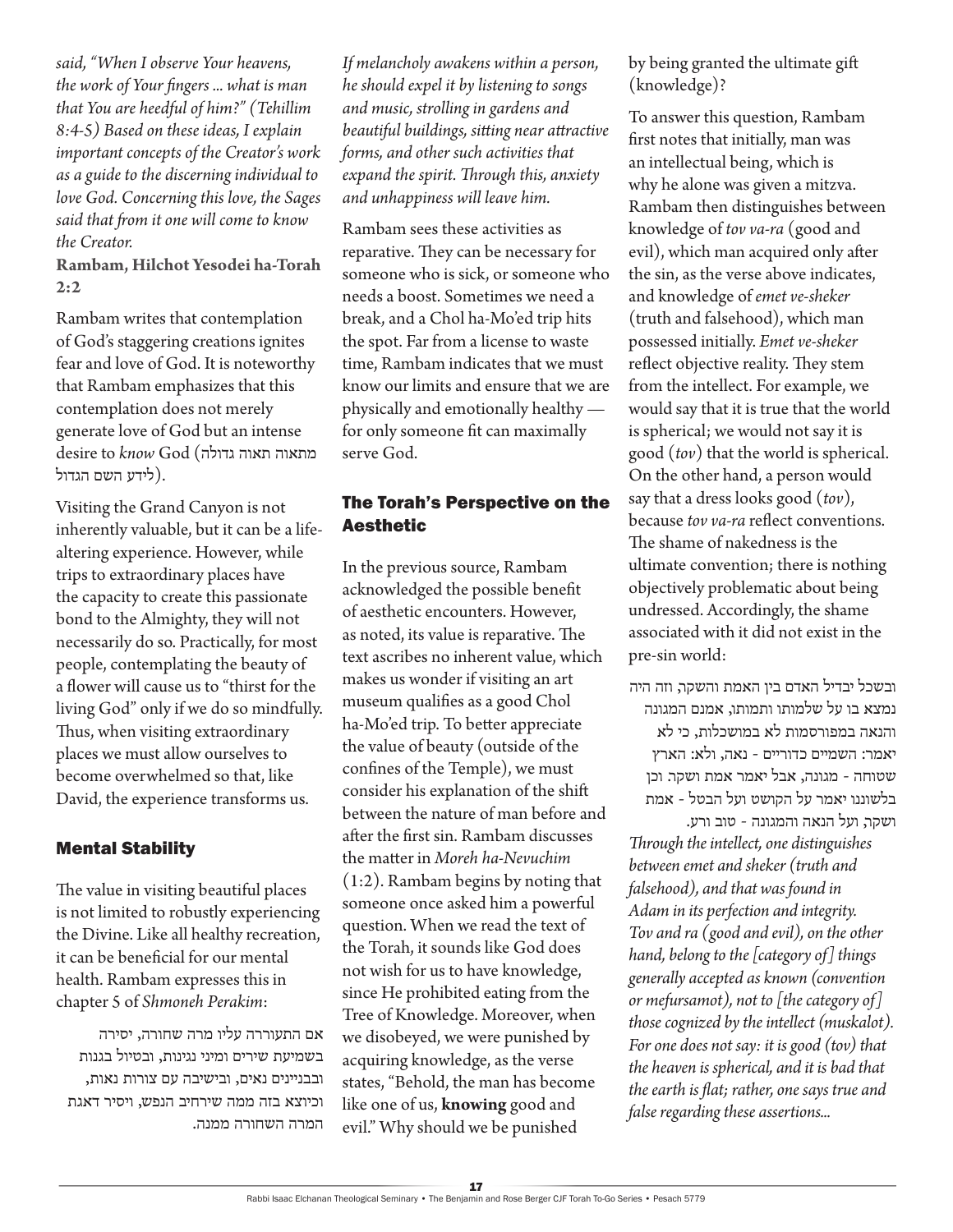Rambam adds, "With regard to what is of necessity, there is no good and evil, but only *sheker* and *emet*." From the perspective of the intellect, we eat in order to live. The food we choose will be that which is most effective in facilitating life. Qualities like taste and appearance are irrelevant.

Thus, the questioner was absolutely wrong. Once man sinned and considered matters from a nonintellectual perspective, seeing the tree as "a delight to the eyes," he was punished by losing his intellectual cognitions. Subsequently, man would see the world through the lens of *tov va-ra*, a world of *mefursamot* (conventions or generally accepted notions). What exactly does Rambam mean by *mefursamot*?

Without going into too much detail, there are two general understandings of this term and the nature of the transformation. One possibility is that originally, man lacked awareness of moral virtues. According to this reading, Rambam idealizes the cerebral world in which man is exclusively involved in intellectual speculation. In such a world, moral virtues serve no purpose. Man was punished for his disobedience by being forced to engage in the practical. In this world, the need for moral

virtue became necessary. Henceforth, man was granted the moral sense to perceive the wrongness in nudity. Thus, according to this view, before sin, man had access only to things that could be proven mathematically or using formal logic.

A second possible understanding of Rambam emerges from his focus on *mefursamot*. In the context of this chapter, the word seems to refer to the aesthetic, or qualities like taste and appearance. Support for this understanding comes from the examples Rambam uses to describe *tov* and *ra*. These values have no virtue in the world of *emet* and *sheker*. Moral virtue may have been possible even if man had not consumed the fruit; however, conventions such as beauty and taste were irrelevant. According to this reading, it is easy to understand why the questioner was totally wrong. Man's foray into the sensual was purely deleterious from an intellectual and spiritual perspective.

Support for this reading emerges from how Rambam understands God's "opening up their eyes." He writes that this refers to their newly acquired perspective: "Man changed the direction toward which he tended and took as his objective the **very thing a previous commandment** 

#### **had bidden him not to aim at**."

Rambam here is telling us that the commandment to not eat from the Tree of Knowledge was more than a command to refrain from consuming the forbidden fruit — it was a prohibition against looking at the world from the perspective of *tov* and *ra*. When Adam and Chava failed in that respect, this became their focus, even their obsession. Apprehending *emet* and *sheker* still was possible, and viewing reality from that perspective remained within their powers, but it no longer was natural; it became a struggle.

R. Yosef Dov Soloveitchik appears to concur with the second possibility, and he offers a fascinating insight on the nature of man's transition:

*Man is both an intellectual and ethical being. In distinguishing between the contrasting pairs of emet va-sheker and tov va-ra, Maimonides does not discriminate between theoretical truth and falsity and moral right and wrong, as many historians have erroneously assumed.4 Instead, he set up an opposition between the cognitive-ethical truth and falsity, on the one hand, and propriety and impropriety, what is pleasing or displeasing in an aesthetic sense, on the other hand…. Maimonides translates the words tov va-ra, in the* 

**Keveah** 

Yeshiva University<br>CENTER FOR THE JEWISH FUTURE



# Daily Learning

What you want, when you want, at the pace you want

Visit www.koveah.org to start adding more learning to your day!